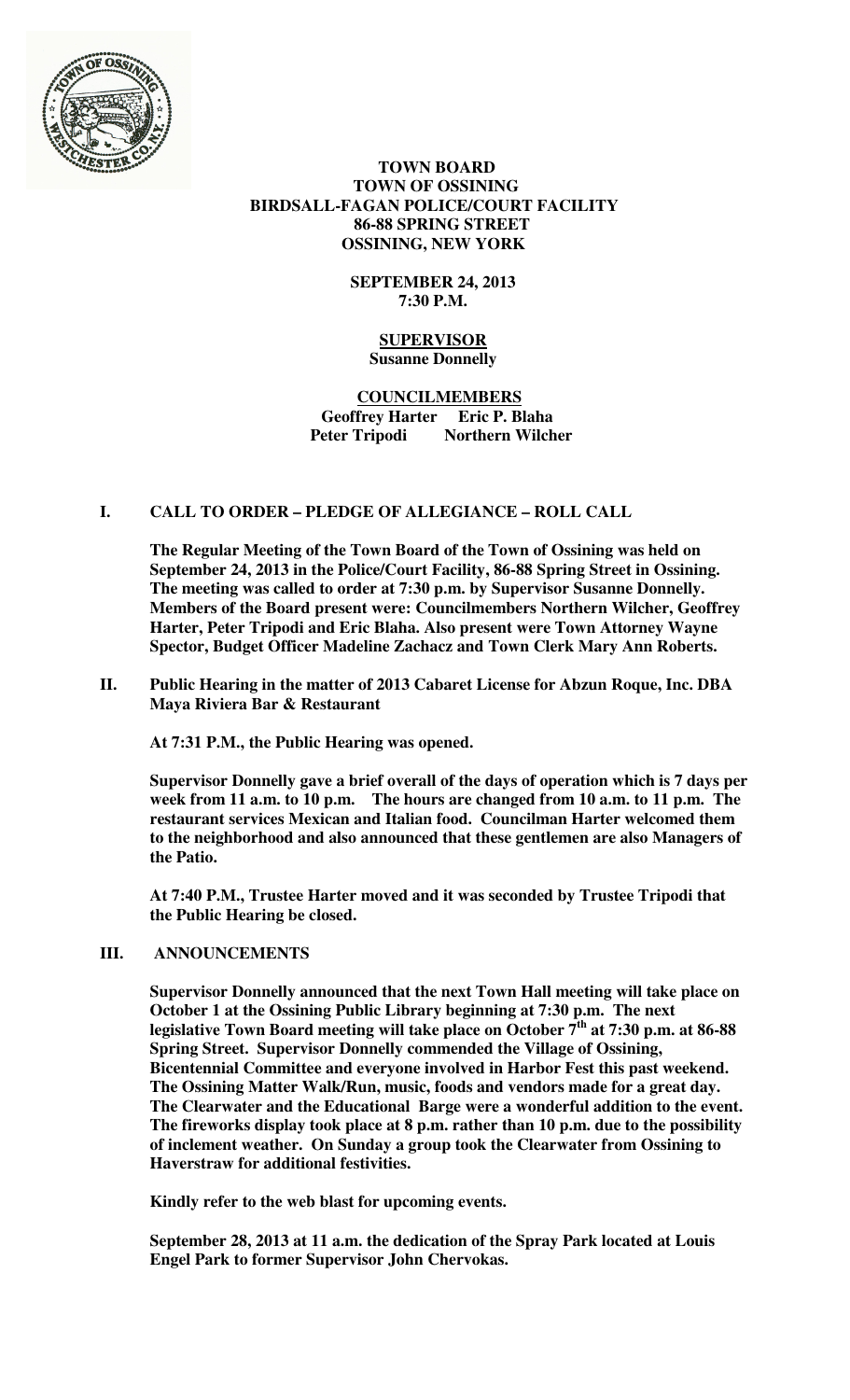**October 5 and 6, 2013 the Community Build of the Stage damaged during Storm Sandy.** 

**October 12, 2013 Fall Family Fun Day** 

**September 26, 2013 the discussion on hydro fracking "Dear Governor Cuomo" at the Ossining Public Library.** 

**Councilman Blaha commented on the events this past weekend beginning with the Ossining Matters Walk/Run and its route change. It was a beautiful day and his family extended the walk from 2 miles to 3.** 

**Councilman Wilcher commented on the Crawbuckie trail with benches made from trees. What a beautiful place to relax.** 

**Town Clerk Roberts announced that the Ossining Historical Society will hold their Annual Dinner at the Sleepy Hollow Country Club on Friday, October 18th beginning at 6 p.m. which will include a silent auction. The cost is \$60 per person and reservations can be made by calling 914-941-0001.** 

# **IV. PUBLIC COMMENT ON AGENDA ITEMS**

#### **V. BOARD RESOLUTIONS**

#### **A. Approval of Minutes-Regular Meeting**

**Councilmember Harter moved and it was seconded by Councilmember Blaha that the following be approved:** 

**Resolved, that the Town Board of the Town of Ossining hereby approves the September 10, 2013, Minutes of the Regular Meeting as presented.** 

#### **Motion Carried: Unanimously**

#### **B. Approval of Voucher Detail Report**

**Councilmember Blaha moved and it was seconded by Councilmember Wilcher that the following be approved:** 

**Resolved, that the Town Board of the Town of Ossining hereby approves the Voucher Detail Report dated September 24, 2013 in the amount of \$271,241.05** 

 **Motion Carried: Unanimously** 

**C. Authorizing Town Justices and Town Supervisor to submit a grant application to New York State Office of Court Administration**

**Councilmember Harter moved and it was seconded by Councilmember Wilcher that the following be approved:** 

**Resolved, that the Town Board of the Town of Ossining hereby authorizes the Town Justices and Town Supervisor to submit a 2014 Justice Court Assistance Program application to the New York State Office of Court Administration with a request not to exceed \$30,000.** 

 **Motion Carried: Unanimously** 

**D. Resolution Setting a Public Hearing on a Proposed Local Law Entitled " A Local Law To Amend The Alarm Devices and Systems Law of the Town Of Ossining**

**Councilmember Harter moved and it was seconded by Councilmember Wilcher that the following be approved:**